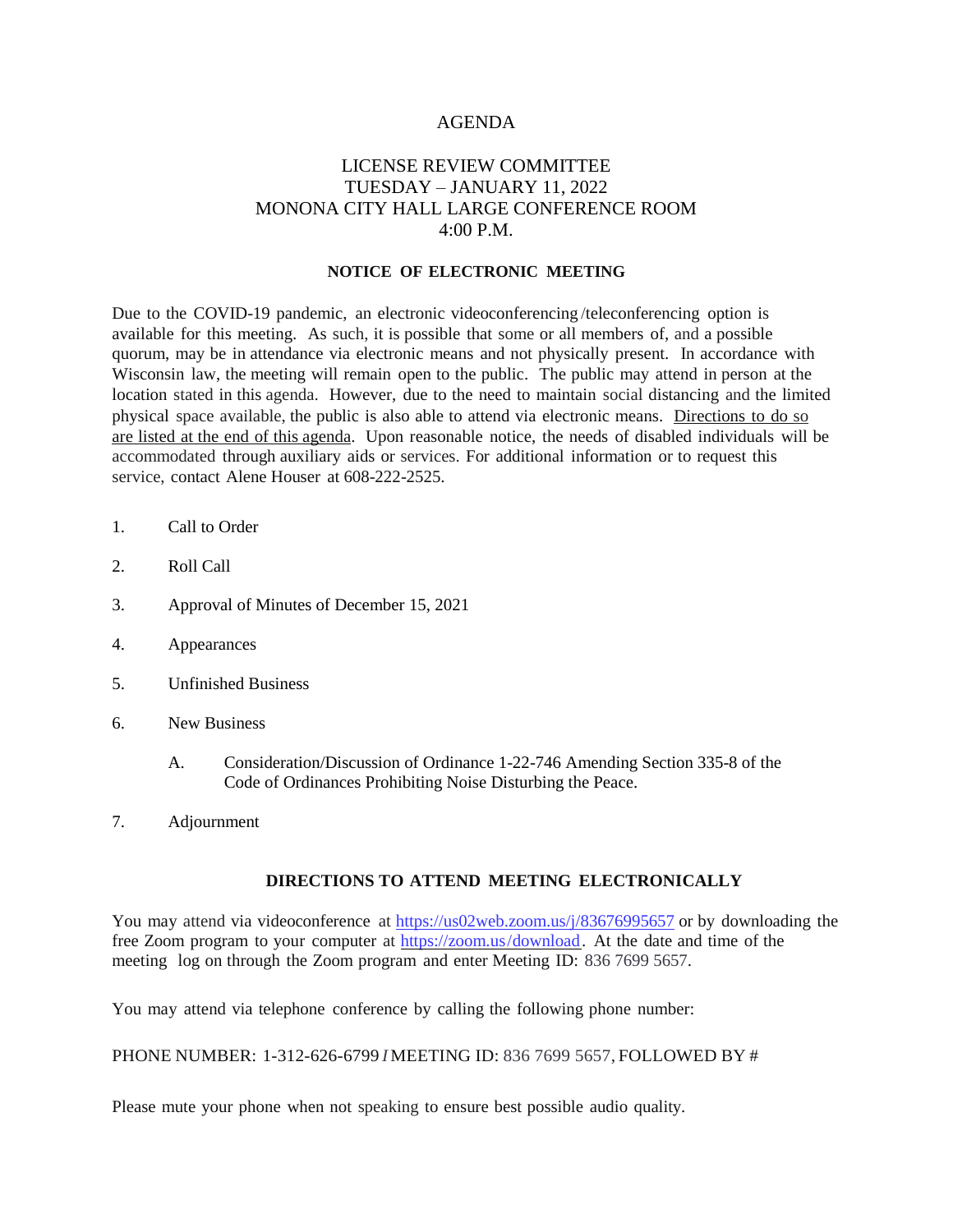**NOTE:** Upon reasonable notice, the City of Monona will accommodate the needs of disabled individuals through auxiliary aids or services. For additional information or to request this service, contact Alene Houser at (608) 222- 2525 (not a TDD telephone number), FAX: (608) 222-9225, or through the City Police Department TDD telephone number 441-0399. The public is notified that any final action taken at a previous meeting may be reconsidered pursuant to the City of Monona ordinances. A suspension of the rules may allow for final action to be taken on an item of New Business. It is possible that members of and a possible quorum of members of other governmental bodies of the municipality may be in attendance at the above stated meeting to gather information or speak about a subject, over which they have decision-making responsibility. Any governmental body at the above stated meeting will take no action other than the governmental body specifically referred to above in this notice.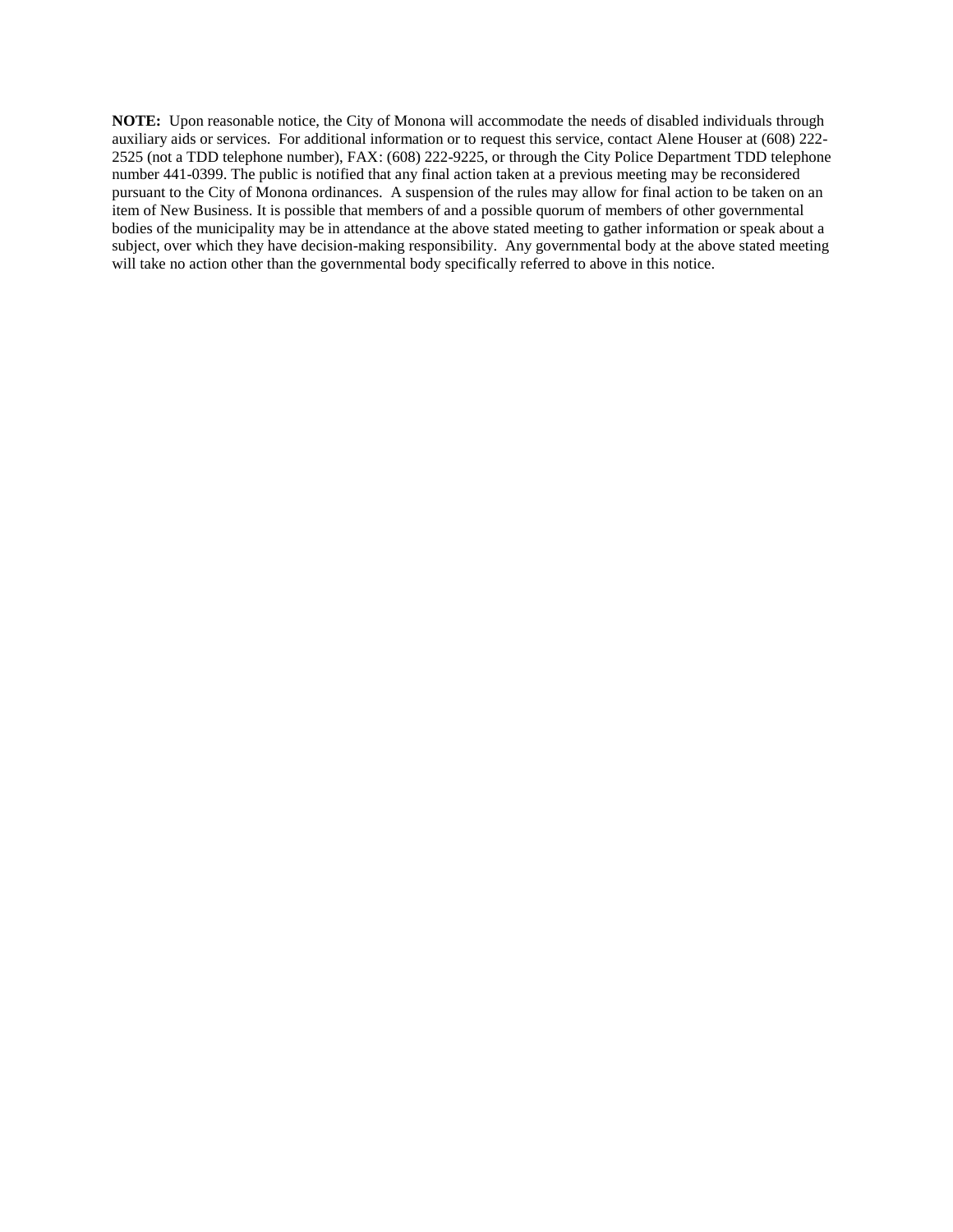### LICENSE REVIEW COMMITTEE MINUTES December 15, 2021

The re-scheduled regular meeting of the License Review Committee for the City of Monona was called to order by Chair Wood at 4:05 p.m.

- Present: Chair Doug Wood, Jill Mueller, Wayne Kimmell, Dan Kramarz, and Cassidy Wartenweiler
- Also Present: Community Resource Officer Nathan Reynolds, City Attorney William Cole, Sunny Massage Owner Yang Wang, Dr. Kimberly McGriff (via telephone), Deputy Clerk Alene Houser, and City Clerk Joan Andrusz

### ROLL CALL

Chair Wood welcomed Ms. Wartenweiler to her first Committee meeting.

#### APPROVAL OF MINUTES

A motion by Mr. Kramarz, seconded by Ms. Mueller to approve the minutes of the October 12, 2021 License Review Committee meeting, was carried.

#### APPEARANCES and UNFINISHED BUSINESS

There were no Appearances or Unfinished Business.

#### NEW BUSINESS

CRO Reynolds began Consideration/Discussion Of 2020/2021 Massage Establishment License For Yang Wang, Sunny Massage, 105 River Place, Monona, Wisconsin, 53716, reporting he's had no communication issues in his interactions with Ms. Wang. City Attorney Cole stated he was present because of recent Police Department contact with Ms. Wang that he was asked to advise on, including that CRO Reynolds had issued citations to Ms. Wang. This is a hearing only, with no discussion or action, to allow Ms. Wang to hear from the Committee and ask questions.

CRO Reynolds reported he has received complaints from Dr. McGriff, the Chiropractor next door to Sunny Massage. He has stopped in to check on Sunny Massage and everything was up to date with no issues. Ms. Wang's mother works for her but was told on June 8 and 9 that she cannot give massages and the business can't be open if she is the only one there. He gave warnings and shut them down, giving them the benefit of the doubt.

On November 2 he stopped in, the sign was on, and no one was in front. The mother, Lu Hung, came up from the back and confirmed that no one was there. As he went toward the back, she started to make a phone call, told him there were no customers, and grabbed his wrist. He knocked on a door in back and a man answered. CRO Reynolds told the customer to get dressed and come out. The customer said she started the massage; he was embarrassed and didn't want to get any more involved. Ms. Hung said she only put a towel on the customer. The other masseuse was supposed to be there but came 40 minutes later. CRO Reynolds issued a citation for not having a licensed masseuse on premise. They were cited for the same thing in April and were given several warnings.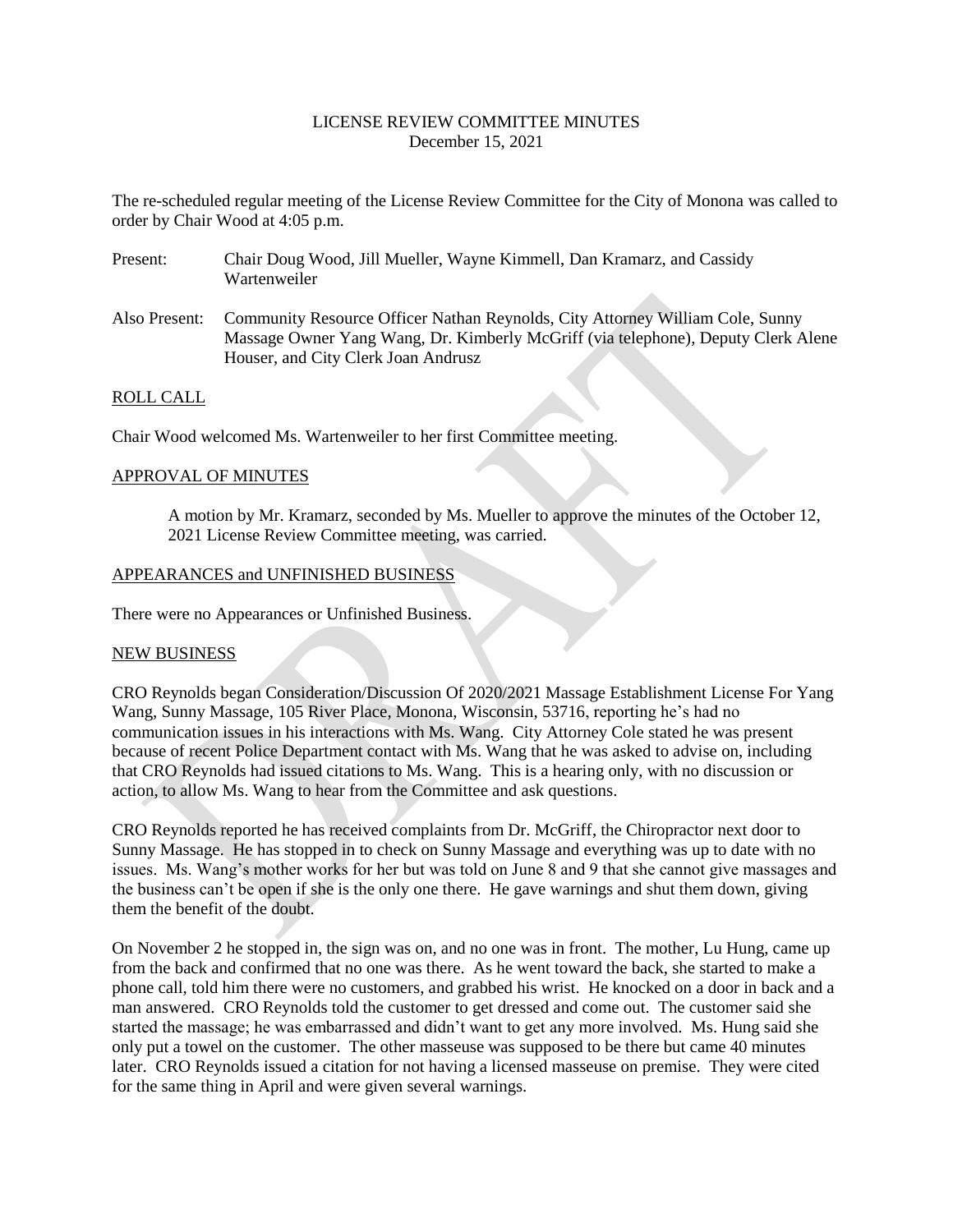LICENSE REVIEW COMMITTEE December 15, 2021 Page 2

Chair Wood called Dr. McGriff who reported that from the beginning the only clients at Sunny Massage are middle-aged Caucasian men. In her 20-year career she has seen that men are harder to get to come in for a massage. Workers wear tight clothes and high heels, not the usual athletic shoes and loose clothing worn due to the work masseuses do. The clients never park in front of the business, but seem to obviously park far away, every single time, but know where they're going when they arrive. Dr. McGriff has been at the location since 2009 and serves women and children as well as men. The acupuncturists are women. Sunny Massage has no sign, is always dark, the blinds are closed, all lights are off. A patient told her the only place to find them online is on an erotic website with photos of scantily clad girls. 60 minute massages are advertised, including HJ (hand jobs) and prostate massages. The bodies of the masseuses are described. All the links on the business site are to adult sites. She is very disappointed in what she sees. Sunny Massage is situated between an acupuncturist, an H&R Block, and her business. She told CRO Reynolds she has no front desk person in her business; this is all what they see and patients tell them. No one from her business is watching or spying.

CRO Reynolds reported that before Sunny Massage's second approval, which was for renewal of her original application, he reviewed via Google a public record, open source search for massage parlors and found a site with Sunny Massage. It was not a very official page and on June 9 he told her to take that off. She agreed and it was gone. The new site was great but now in the fall it's back. CRO Reynolds used his laptop to find her website and a link that takes it to today's post, which advertises "new beautiful young girls" and has photos of girls in lingerie. He took the laptop to Ms. Wang to show her the photos. The page has all her business information and the links go to an "adult girls map". Ms. Wang said she doesn't know about it. CRO Reynolds reported it was updated today with 336 views, some of them him doing research, and took the laptop around to the members to show the business page and links.

Chair Wood stated today is not a hearing but is for providing information for possible future action. He repeated that only her mother was present and was giving a massage and is not licensed to do so. That and the information from Dr. McGriff carries the implication that sexual massage is being done and that is illegal. He asked Ms. Wang for her response.

Ms. Wang stated the scheduled worker wasn't there. Her mother only put a towel on the customer because he was there and she needed to cover him to keep him warm. She is sorry about her mother; she just wants to help her daughter. CRO Reynolds reported Ms. Wang has kept him updated on staff; he read three names, one of which has left employment. The need for a license was explained repeatedly and her mother heard it. The business can't be open, and her mother understood. This was very frustrating.

City Attorney Cole stated to Ms. Wang that she needs to understand; CRO Reynolds talked to the customer who said he was touched and if there is not a licensed masseuse on premise the door needs to be locked. She will keep getting tickets and he prosecutes those and will raise the penalty. Dr. McGriff thinks sexual massage is going on. He asked Ms. Wang why would she have scantily clad photos on her website. She needs to convince the Committee that sex is not happening or they will work toward taking her license away. He suggests taking all provocative content down and explain why her business is legitimate.

Ms. Wang responded that she pays a man \$300 per month for her website and doesn't know what he puts up or why. City Attorney Cole asked if she agrees to take the website down. Ms. Wang answered yes. City Attorney Cole asked if that would happen tonight. Ms. Wang answered yes. CRO Reynolds stated the rest of the page is professional but the links need to be disabled. Ms. Wang stated she told the man to take them off and doesn't know they're on there. City Attorney Cole stated Ms. Wang is the owner and is liable if other masseuses are giving improper massages; she is responsible. He intends to work closely with CRO Reynolds and keep tabs with him and Dr. McGriff, and take photos if anything is seen. He will then contact the Committee to take action to take her license away. She should make sure nothing illegal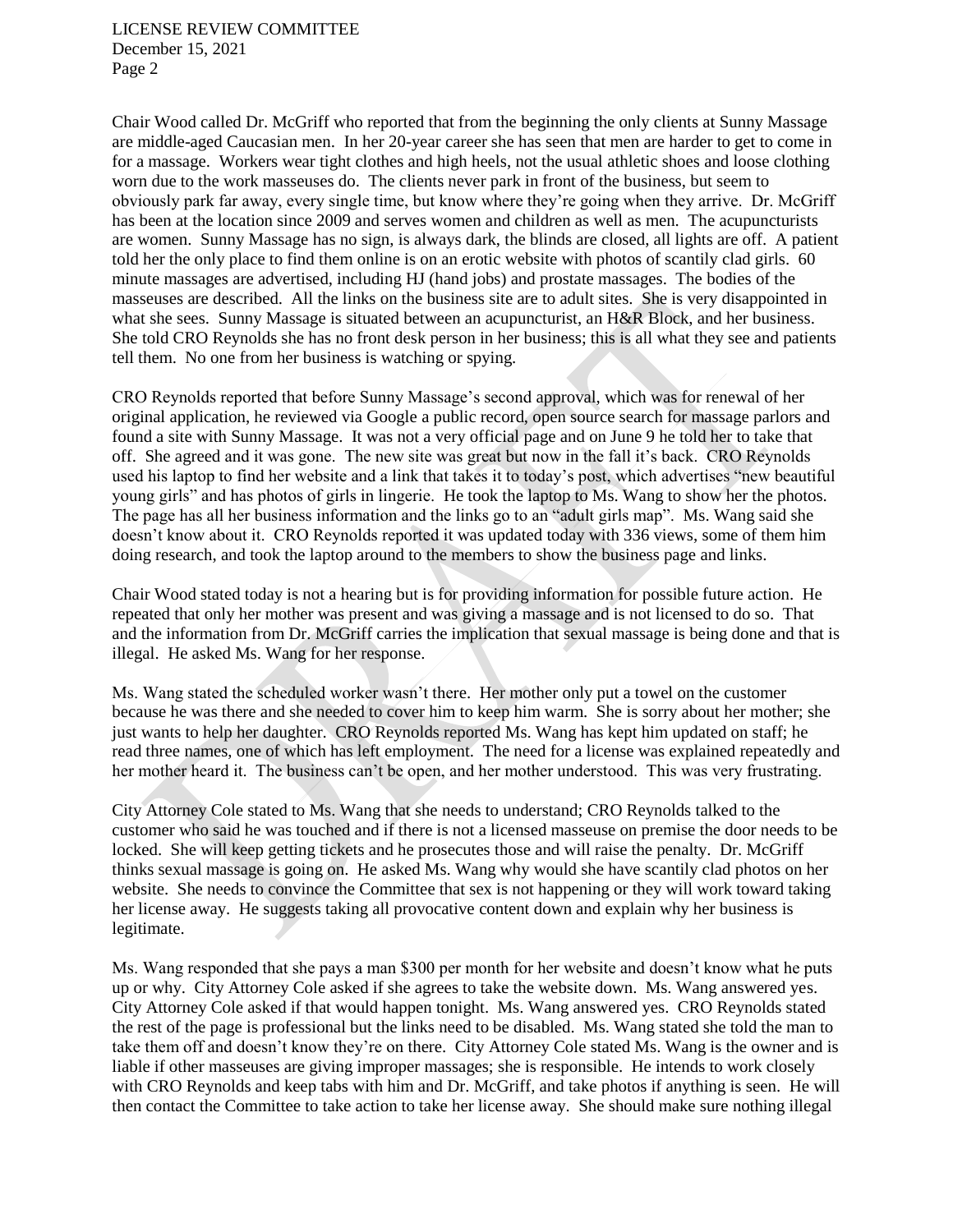LICENSE REVIEW COMMITTEE December 15, 2021 Page 3

is going on at her business; her business is being watched so she should keep that in mind. Ms. Wang showed City Attorney Cole her cellphone which showed texts messages that are soliciting sex and her responses telling them no and to stop asking.

Members discussed links to other businesses and members questioned whether Sunny Massage was part of a larger business group. Ms. Wang responded that it wasn't, it is only her, the sole owner. She and one other masseuse work during the open hours of 9:00 a.m. to 10:00 p.m. 7 days per week. Ms. Mueller questioned whether the clients are only men. Ms. Wang responded most customers are men but she has 2 or 3 women and customers are of all ages. She doesn't know about the dress of workers; there is no sexual massage at the establishment. Ms. Mueller stated Ms. Wang has been told that at all times the business is open a licensed masseuse has to be on premise. It is frustrating to see her back in front of the Committee. She voted against the establishment's license renewal the first time; she is not surprised to see this.

City Attorney Cole stated tonight's meeting is for information only. Staff can bring issues to his and the Committee's attention for a formal hearing, if needed. Chair Wood stated to Ms. Wang that CRO Reynolds worked with her and it was going well but now the violation has been repeated. If there are no licensed masseuses on premise, turn the sign off and lock the door. CRO Reynolds has tried to help her and this has taken a lot of his time and the Committee's patience. The Committee has seen the issues and if it happens again action will be taken. Mr. Kramarz stated there have been two strikes and the next would be the third. There is no evidence beyond the website, but he is suspicious. Chair Wood explained the next steps would be a formal complaint, followed by a summons and a complaint hearing. City Attorney Cole repeated this and stated for now Ms. Wang is able to have her business, but it is being watched and the license will be revoked if there are any more violations.

#### ADJOURNMENT

A motion by Mr. Kimmell, seconded by Ms. Wartenweiler to adjourn, was carried. (4:57 p.m.)

Joan Andrusz City Clerk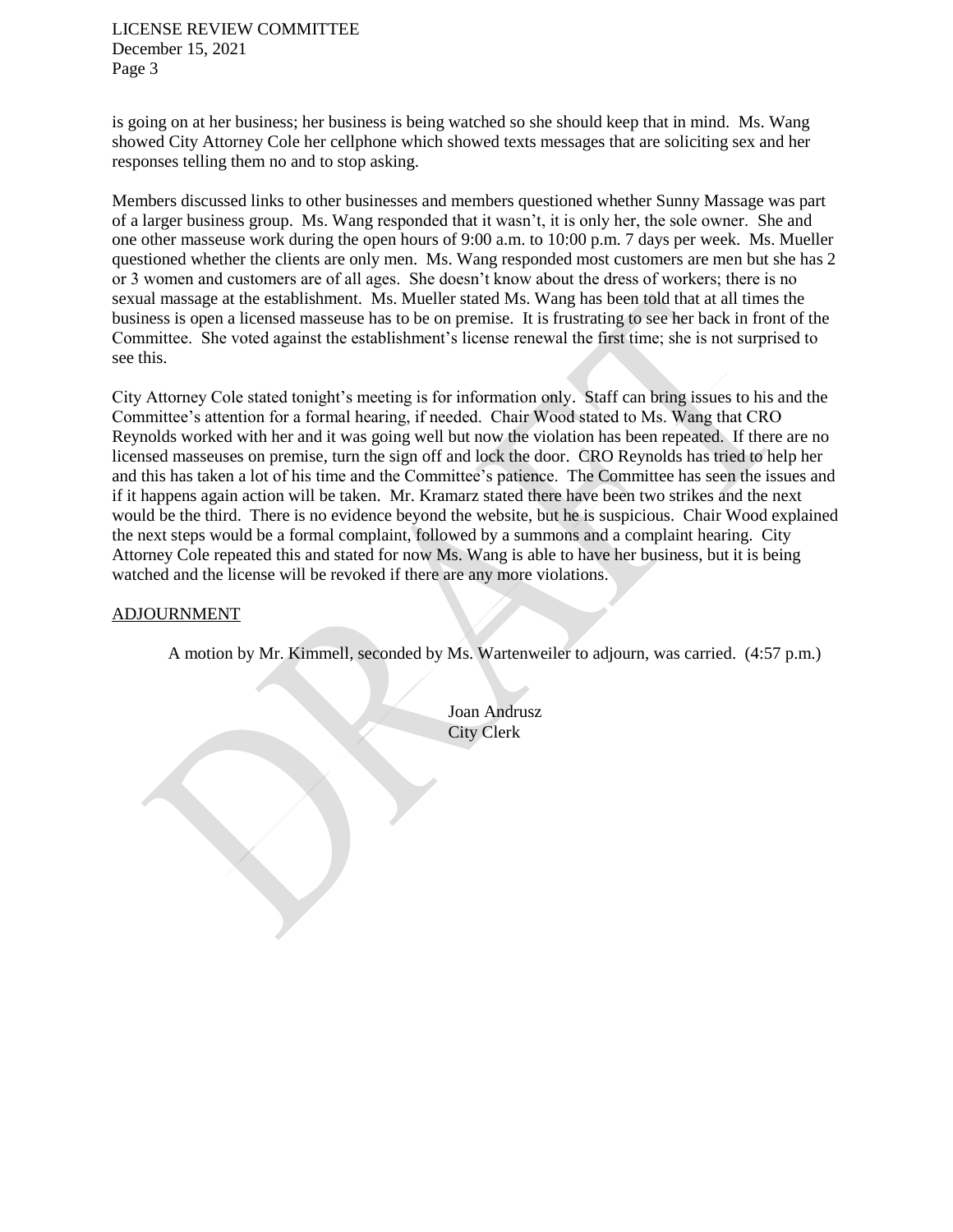### **Ordinance No. 1-22-746 Monona Common Council**

## **AMENDING SECTION 335-8 OF THE CODE OF ORDINANCES PROHIBITING NOISE DISTURBING THE PEACE**

**WHEREAS**, the Chief of Police recommends various amendments to section 335-8 of the Code of Ordinances, prohibiting noise disturbing the peace; and,

**WHEREAS**, the Public Safety Committee reviewed the proposed changes and recommends adoption by the Common Council; and,

**WHEREAS**, the Common Council finds the changes appropriate and in furtherance of public health and safety.

**NOW, THEREFORE**, the Common Council of the City of Monona, Dane County, Wisconsin, do ordain as follows:

**SECTION 1.** Section 335-8 of the Code of Ordinances is hereby amended to read as set forth in the attached Exhibit A.

**SECTION 2.** All other provisions of Code of Ordinances not specifically amended herein shall remain unmodified and in full force and effect.

**SECTION 3.** This ordinance shall take effect upon passage and publication as provided by law.

Adopted this \_\_\_\_\_\_\_ day of \_\_\_\_\_\_\_\_\_\_\_\_\_\_\_\_\_\_\_\_\_, 2022.

BY ORDER OF THE CITY COUNCIL CITY OF MONONA, WISCONSIN

Mary K. O'Connor Mayor

ATTEST:

Alene Houser City Clerk

Approval Recommended By: Public Safety Committee – 8/25/21

Council Action: Date Introduced: 1-3-22 Date Approved: Date Disapproved: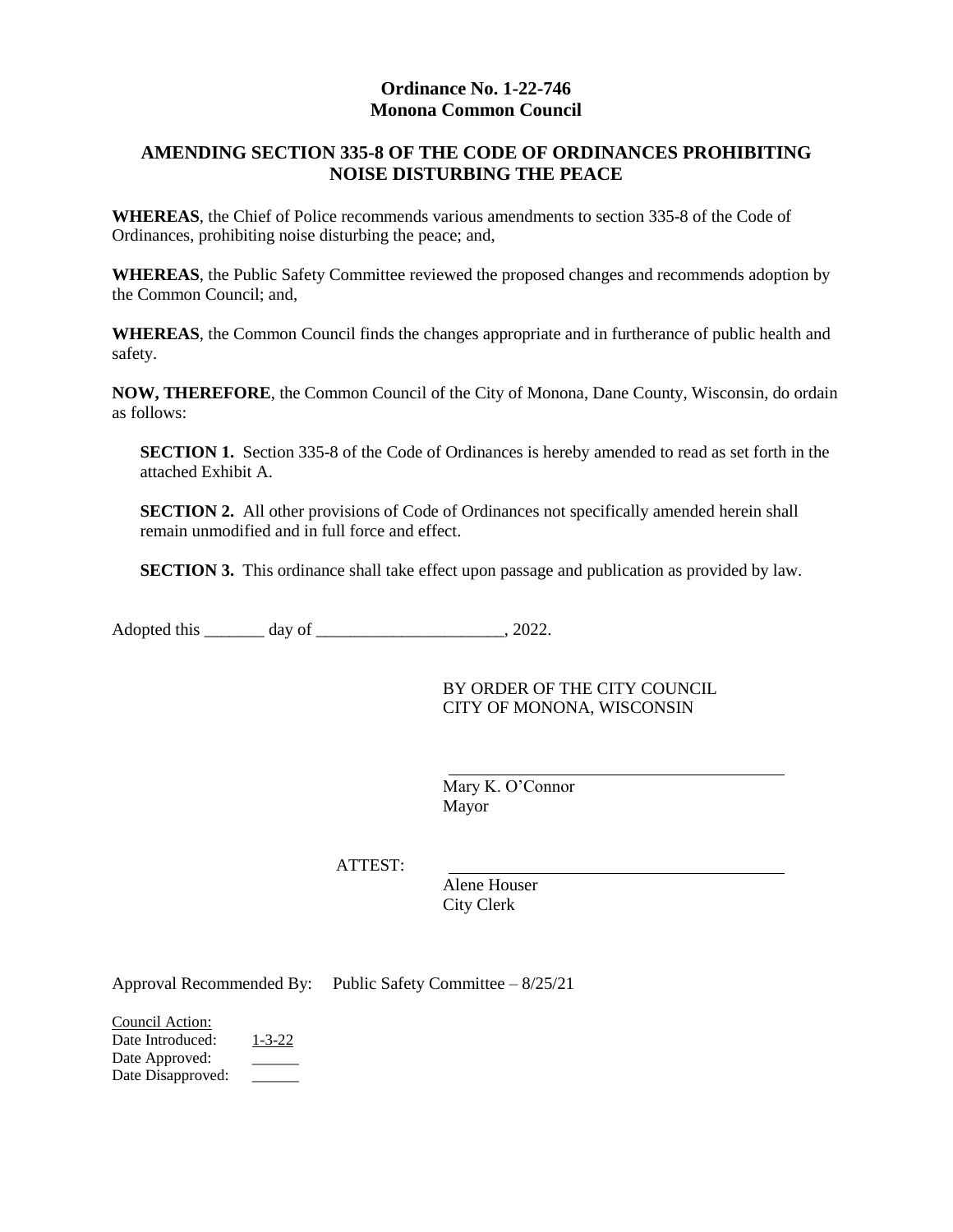## REDLINE MARKUP

### § 335-8 **Loud and unnecessary noise prohibitedNoise disturbing the public peace prohibited.**

- A. Loud and unnecessary noise Noise disturbing the public peace prohibited. No person shall use within the City any equipment for the amplification of sound so as to cause such amplified sound to be transmitted into a public street, alley or public place unless a permit has been granted, which states the time and place of the event, by the Chief of Police. It shall be unlawful for any person knowingly or wantonly to use or operate or to cause to be used or operated any mechanical device, machine, apparatus or instrument for intensification or amplification of the human voice or any sound or noise in any public or private place in such manner that the peace and good order of the neighborhood is disturbed or that persons owning, using or occupying property in the neighborhood are disturbed or annoyedmake, or assist in making, any noise tending to unreasonably disturb persons in the vicinity thereof, except as provided in subsections C and D below.
- B. Types of loud and unnecessary noises. The following acts are declared to be loud, disturbing and unnecessary noises in violation of this section, but this enumeration shall not be deemed to be exclusive:
	- (1) Horns, signaling devices. The sounding of any horn or signaling device on any automobile, motorcycle or other vehicle on any street or public place in the City for longer than three seconds in any period of one minute or less, except as a danger warning; the creation of any unreasonable loud or harsh sound by means of any signaling device and the sounding of any plainly audible device for an unnecessary and unreasonable period of time; the use of any signaling device exceptone operated by hand or electricity; the use of any horn, whistle or other device; operated by engine exhaust and the use of any signaling device when traffic is for any reason held up.
	- (2) Radios, phonographs, similar devices. The using, operating or permitting to be played, used or operated of any radio receiving set, musical instrument, phonograph or other machine or device for the producing or reproducing of sound in a loud and unnecessary mannermanner which may tend to unreasonably disturb persons in the vicinity thereof. The operation of any set, instrument, phonograph, machine or device between the hours of 9:00 p.m. and 7:00 a.m. in a manner as to be plainly audible at the properly line of the building, structure or vehicle in which it is located shall be prima facie evidence of a violation of this section. **[Amended 10-16-2017 by Ord. No. 9-17- 689]**
	- (3) Loudspeakers, amplifiers for advertising. The using, operating or permitting to be played, used or operated of any radio receiving set, musical instrument, phonograph, loudspeaker, sound amplifier or other machine or device for the producing or reproducing of sound which is cast upon the public streets for the purpose of commercial advertising or attracting attention of the public to any building or structure. Announcements over loudspeakers can only be made by the announcer in person and without the aid of any mechanical device.
	- (4) Animals, birds. The keeping of any animal or bird which causes frequent or long-continued unnecessary noise.
	- (5) Steam whistles. The blowing of any steam whistle attached to any stationary boiler except to give notice of the time to begin or stop work or as a warning of fire or danger or upon request of proper City authorities.
	- (6) Exhausts. The discharge into the open air of the exhaust of any motor vehicle, steam engine, stationary internal combustion engine or motorboat except through a muffle or other device designed and manufactured to which will effectively prevent loud or explosive noises therefrom.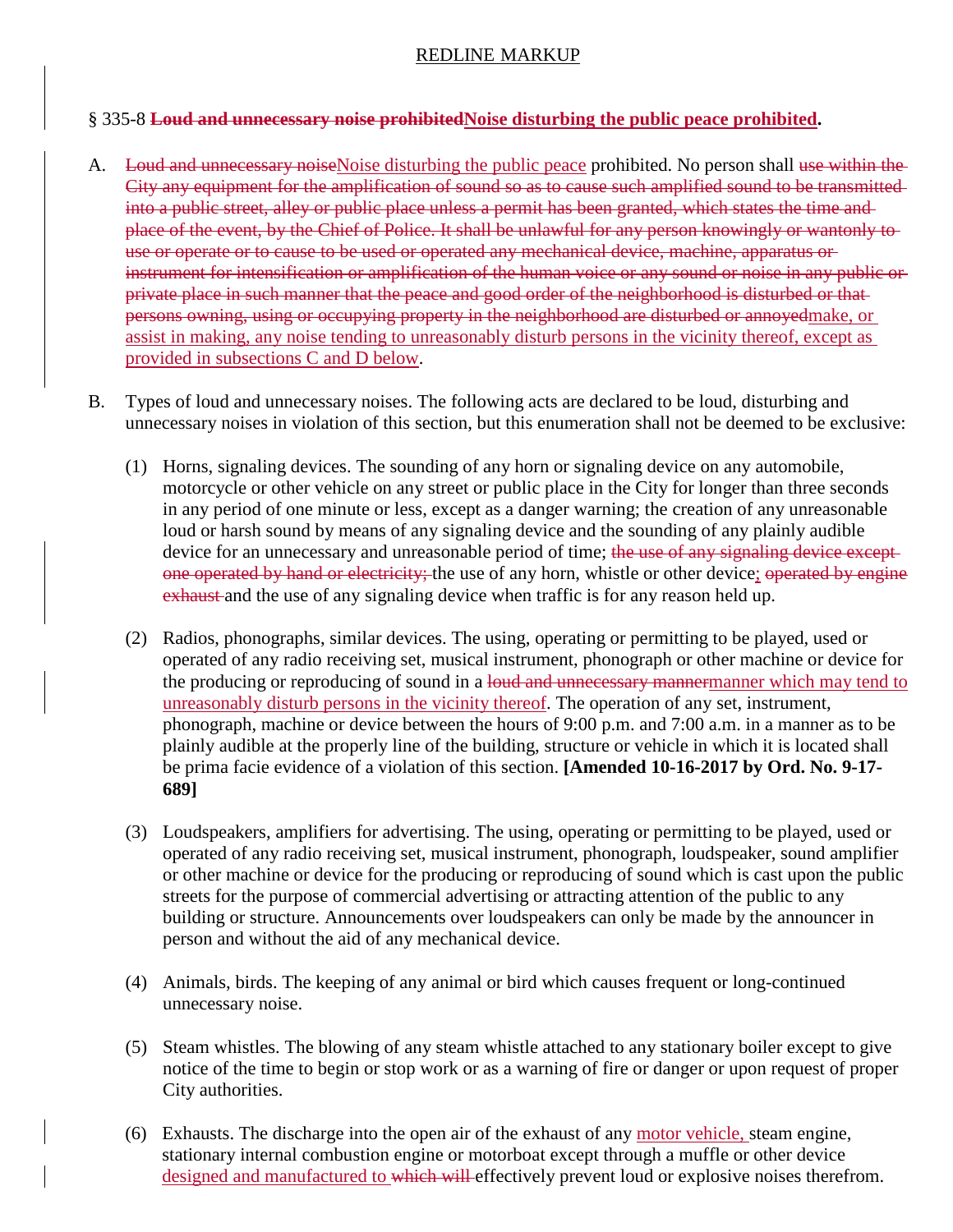- (7) Construction or repair of buildings. The erection (including excavation), demolition, alteration or repair of any building, as well as the operation of any pile driver, steam shovel, pneumatic hammer, derrick, steam or electric hoist, or any other similar equipment attended by loud or unusual noise, other than between the hours of 7:00 a.m. and 9:00 p.m. on weekdays; provided, however, the Building Inspector shall have the authority, upon determining that the loss of inconvenience which would result to any party in interest would be extraordinary and of such nature as to warrant special consideration, to grant a permit for a period necessary within which time such work and operation may take place within the hours of 9:00 p.m. to 7:00 a.m. **[Amended 10-16-2017 by Ord. No. 9- 17-689]**
- (8) Schools, courts, churches, hospitals. The creation of any excessive noise on any street adjacent to any school, institution of learning, church or court while in use, or adjacent to any hospital, which unreasonably interferes with the normal operation of that institution, or which disturbs or unduly annoys patients in the hospital, provided that conspicuous signs are displayed in those streets indicating a school, hospital or court street. No person, while on public or private grounds adjacent to any building or while within any building in which a school or any class thereof is in session, shall willfully make or assist in the making of any noise or diversion which disturbs or tends to disturb the peace or good order and operation of such school session or class thereof.

# (9) Light Motor Vehicles.

- a. It shall be unlawful for any person to cause noise levels from the operation of a light motor vehicle in excess of 80 dBA at any location within the corporate limits of the City of Monona. Measurement can be made at any distance greater than or equal to fifteen (15) feet from the closest approach to the vehicle.
- b. Notwithstanding the noise limit expressed in subsection a. above, it shall be unlawful for any person to operate a light motor vehicle such as to cause noise levels which may tend to unreasonably disturb persons in the vicinity thereof as a result of unnecessary rapid acceleration, deceleration, revving or tire squeal.
- c. Notwithstanding the noise limit expressed in subsection a. above, it shall be unlawful for any person to operate a light motor vehicle such as to cause noise levels which may tend to unreasonably disturb persons in the vicinity thereof as a result of an exhaust system in which:
	- 1. The original noise abatement devices have been physically altered causing them to be less effective in reducing noise, or,
	- 2. The original noise abatement devices have been either removed or replaced by noise abatement devices which are not as effective in reducing noise as the original devices, or
	- 1. Devices have been added to the original noise abatement devices, such that noise levels are increased.
	- 3.
- d. For the purposes of this section a light motor vehicle shall mean any automobile, van, motorcycle, motor driven cycle, motor scooter or light truck with gross vehicular weight of less than eight thousand (8,000) pounds.

 $C.(910)$  Exceptions. The provisions of this section shall not apply to: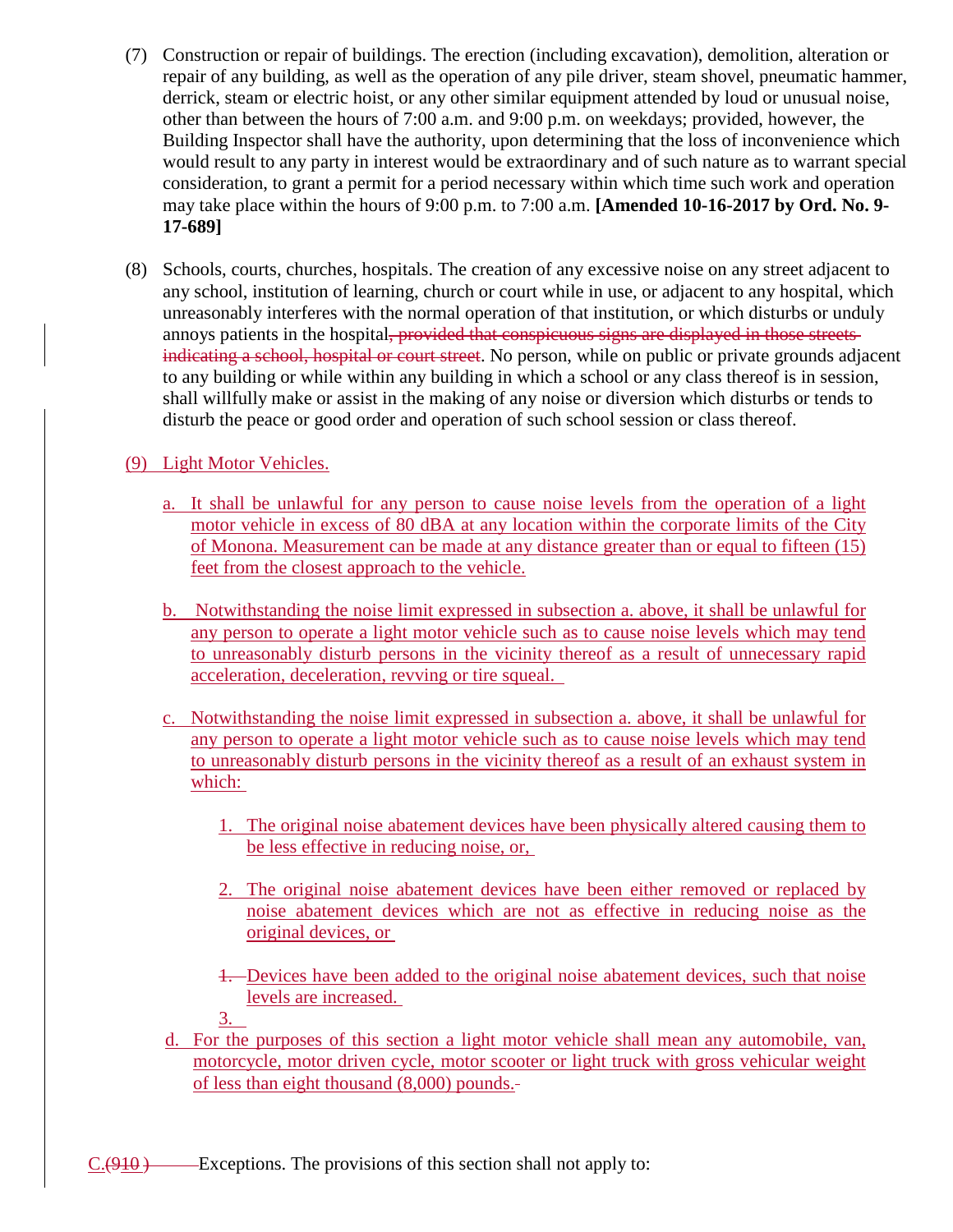- $\frac{a(1)}{b(1)}$  Any vehicle of the City while engaged in necessary public business.
- $\frac{b}{c}$ . Excavations or repairs of streets or other public construction by or on behalf of the City, county or state at night when public welfare and convenience renders it impossible to perform such work during the day.
- $\epsilon$ .(3) The reasonable use of amplifiers or loudspeakers in the course of public addresses which are noncommercial in nature.
- CD. Permits for amplifying devices.
	- (1) Permit required. The use of loudspeakers or electronic amplifying devices on the public streets or in the parks of the City of Monona, or outdoors on private property in furtherance of a commercial enterprise, is prohibited unless the party desiring to use using, or permitting use of, such loudspeaker or amplifying device first obtains a permit from the Chief of Police or his/herdesignee. **[Amended 8-6-2018 by Ord. No. 7-18-705]**
	- (2) Entities shall apply for an amplification permit through the City Clerk at least 14 days prior to the event. The City Clerk or his/her designee are authorized to issue permits for residential use of amplifying devices. Permits for the use of an amplifying device in furtherance of a commercial enterprise shall only be issued by the Public Safety Committee, or City Administrator, as follows. The City Clerk will forward the application to the Public Safety Committee for review and authorization. If there are extenuating circumstances as to why the applicant is unable to wait until the next regularly scheduled meeting of the Public Safety Committee, then the City Clerk may submit the application to the City Administrator or his/her designee for approval or denial of the permit.Grounds or reasons for denial or allowance. The Chief of Police shall have the authority to revoke such permit when he or she believes such loudspeaker or amplifying device is becoming a nuisance because of the volume, the method in which it is being used or the location in which it is being operated.
	- (3) No approval authority, either individually or in combination, may issue more than 45 days of amplification permits for a single park, property or street location within a calendar year.
	- Time restrictions. The Chief of Police shall not grant a permit to use a loudspeaker or amplifying device before the hours of 9:00 a.m. or after 9:00 p.m. No permit shall be granted to anyone who, in the opinion of the Chief of Police, uses said loudspeaker or amplifying device in such a manner or for such a purpose as to constitute a nuisance. **[Amended 10-16-2017 by Ord. No. 9-17-689]**
	- (4) Grounds or reasons for denial or allowance. The permit application may be denied if the circumstances demonstrate a reasonable likelihood the use of such loudspeakers or amplifying devices would unreasonably disturb the general public or persons in the vicinity, whether by volume, method, tone, pitch, location, time or other factors.
	- (5) The Chief of Police, or designee, shall have the authority to summarily revoke such permit when he or she determines such loudspeaker or amplifying device is becoming a nuisance or unreasonably disturbing persons in the vicinity because of the volume, method, tone, pitch, location, or factors.
	- (6) Time restrictions. The City Clerk shall not issue a permit to use a loudspeaker or amplifying device before the hours of 9:00 a.m. or after 9:00 p.m. Special amplification permits may be issued by the City Administrator for City-sponsored events. The permit shall indicate the special timeframe for amplification authorized under the special permit. No permit shall be granted to anyone who, in the determination of the issuing authority, intends to use said loudspeaker or amplifying device in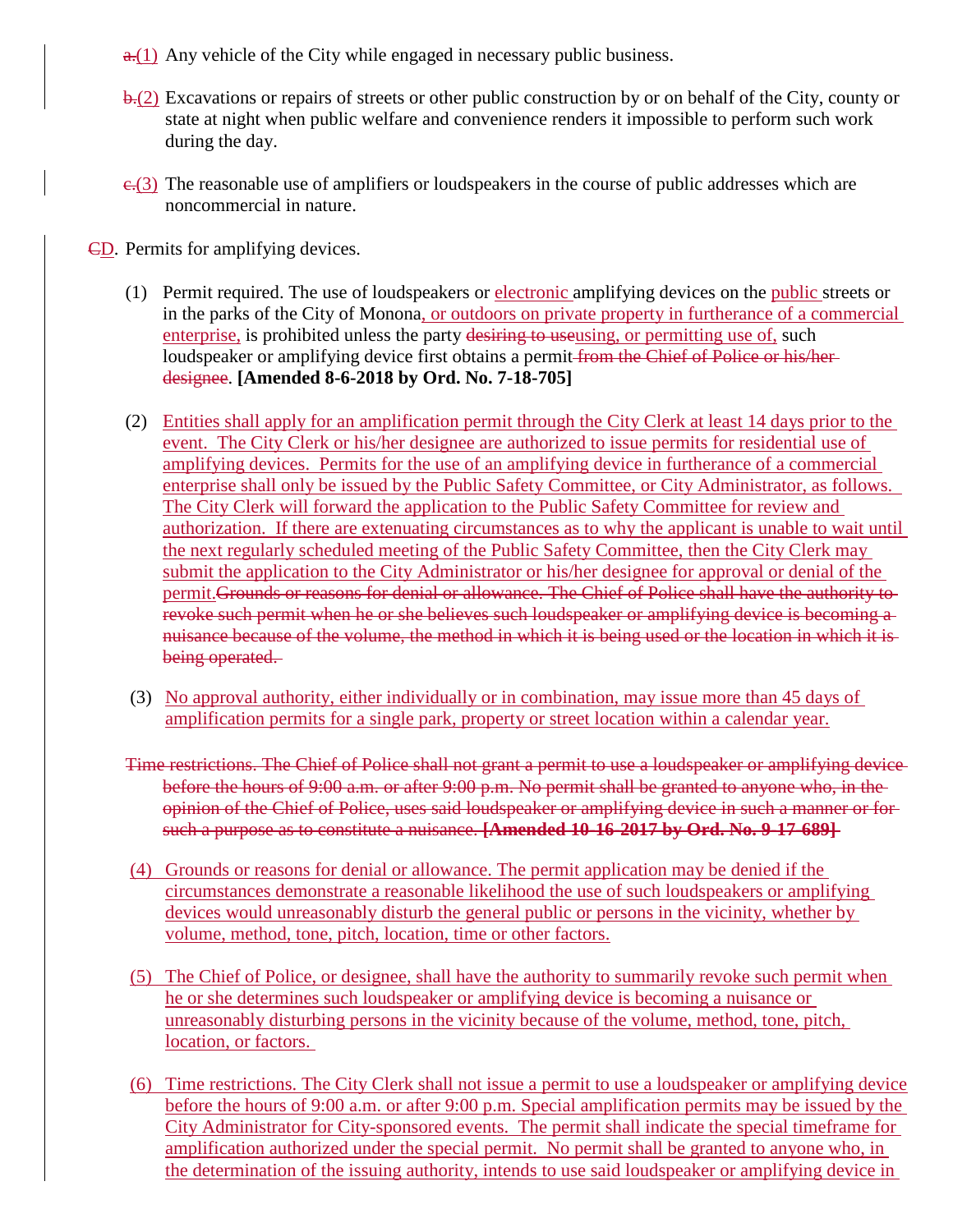such a manner or for such a purpose as to constitute a nuisance. **[Amended 10-16-2017 by Ord.**No. 9-17-689]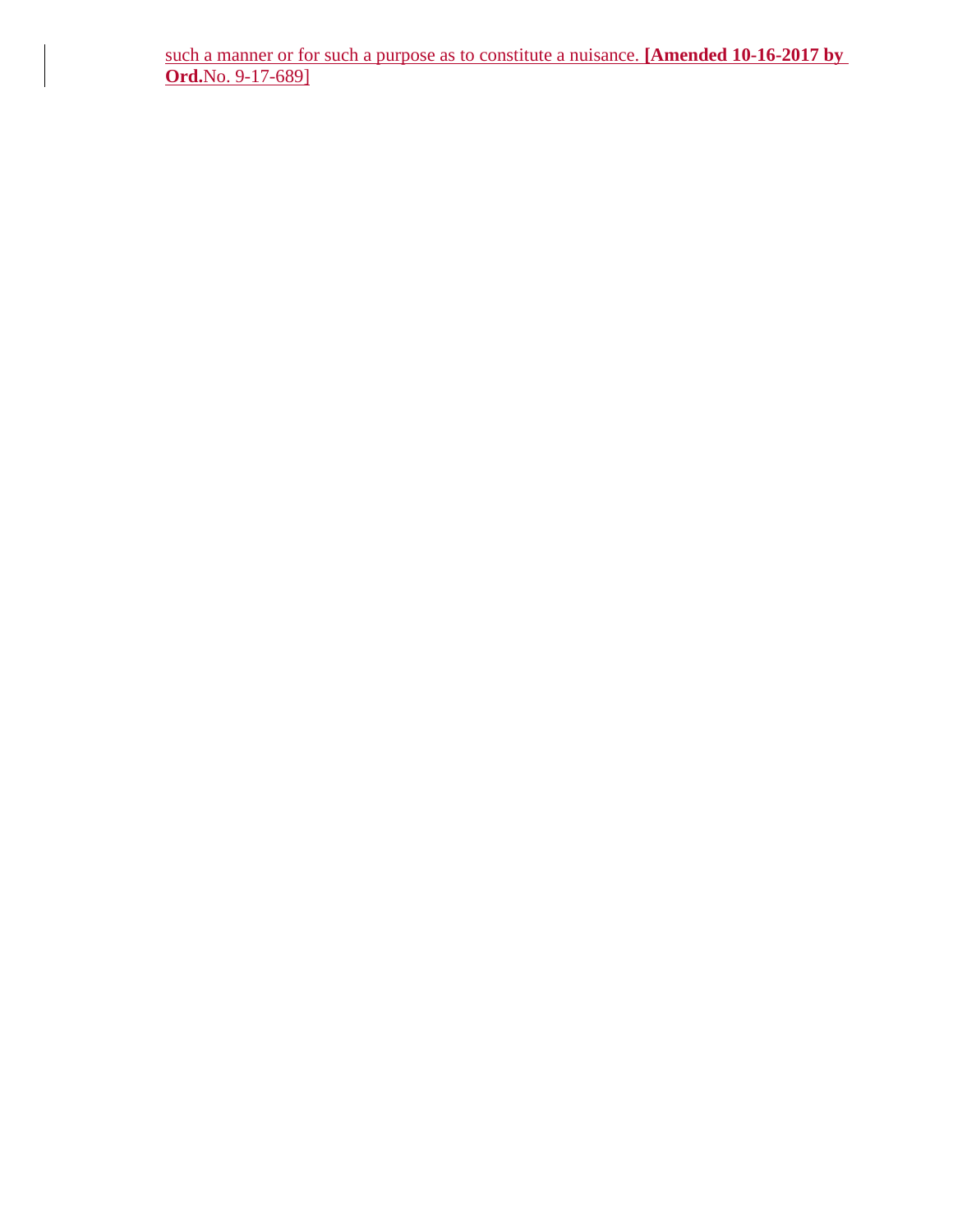## § 335-8 **Noise disturbing the public peace prohibited.**

- A. Noise disturbing the public peace prohibited. No person shall make, or assist in making, any noise tending to unreasonably disturb persons in the vicinity thereof, except as provided in subsections C and D below.
- B. Types of loud and unnecessary noises. The following acts are declared to be loud, disturbing and unnecessary noises in violation of this section, but this enumeration shall not be deemed to be exclusive:
	- (1) Horns, signaling devices. The sounding of any horn or signaling device on any automobile, motorcycle or other vehicle on any street or public place in the City for longer than three seconds in any period of one minute or less, except as a danger warning; the creation of any unreasonable loud or harsh sound by means of any signaling device and the sounding of any plainly audible device for an unnecessary and unreasonable period of time; the use of any horn, whistle or other device; and the use of any signaling device when traffic is for any reason held up.
	- (2) Radios, phonographs, similar devices. The using, operating or permitting to be played, used or operated of any radio receiving set, musical instrument, phonograph or other machine or device for the producing or reproducing of sound in a manner which may tend to unreasonably disturb persons in the vicinity thereof. The operation of any set, instrument, phonograph, machine or device between the hours of 9:00 p.m. and 7:00 a.m. in a manner as to be plainly audible at the properly line of the building, structure or vehicle in which it is located shall be prima facie evidence of a violation of this section. **[Amended 10-16-2017 by Ord. No. 9-17-689]**
	- (3) Loudspeakers, amplifiers for advertising. The using, operating or permitting to be played, used or operated of any radio receiving set, musical instrument, phonograph, loudspeaker, sound amplifier or other machine or device for the producing or reproducing of sound which is cast upon the public streets for the purpose of commercial advertising or attracting attention of the public to any building or structure. Announcements over loudspeakers can only be made by the announcer in person and without the aid of any mechanical device.
	- (4) Animals, birds. The keeping of any animal or bird which causes frequent or long-continued unnecessary noise.
	- (5) Steam whistles. The blowing of any steam whistle attached to any stationary boiler except to give notice of the time to begin or stop work or as a warning of fire or danger or upon request of proper City authorities.
	- (6) Exhausts. The discharge into the open air of the exhaust of any motor vehicle, steam engine, stationary internal combustion engine or motorboat except through a muffle or other device designed and manufactured to effectively prevent loud or explosive noises therefrom.
	- (7) Construction or repair of buildings. The erection (including excavation), demolition, alteration or repair of any building, as well as the operation of any pile driver, steam shovel, pneumatic hammer, derrick, steam or electric hoist, or any other similar equipment attended by loud or unusual noise, other than between the hours of 7:00 a.m. and 9:00 p.m. on weekdays; provided, however, the Building Inspector shall have the authority, upon determining that the loss of inconvenience which would result to any party in interest would be extraordinary and of such nature as to warrant special consideration, to grant a permit for a period necessary within which time such work and operation may take place within the hours of 9:00 p.m. to 7:00 a.m. **[Amended 10-16-2017 by Ord. No. 9- 17-689]**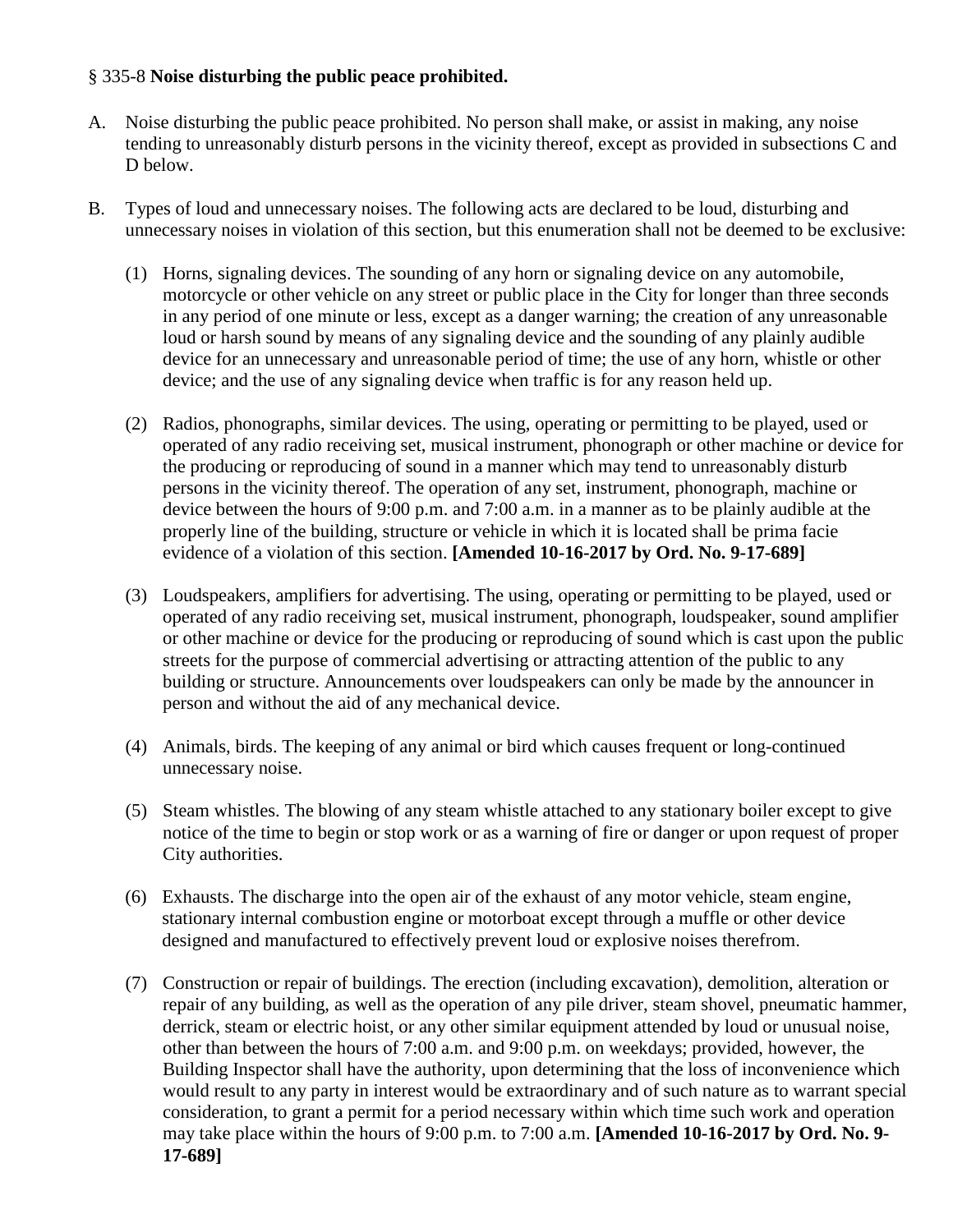- (8) Schools, courts, churches, hospitals. The creation of any excessive noise on any street adjacent to any school, institution of learning, church or court while in use, or adjacent to any hospital, which unreasonably interferes with the normal operation of that institution, or which disturbs or unduly annoys patients in the hospital. No person, while on public or private grounds adjacent to any building or while within any building in which a school or any class thereof is in session, shall willfully make or assist in the making of any noise or diversion which disturbs or tends to disturb the peace or good order and operation of such school session or class thereof.
- (9) Light Motor Vehicles.
	- a. It shall be unlawful for any person to cause noise levels from the operation of a light motor vehicle in excess of 80 dBA at any location within the corporate limits of the City of Monona. Measurement can be made at any distance greater than or equal to fifteen (15) feet from the closest approach to the vehicle.
	- b. Notwithstanding the noise limit expressed in subsection a. above, it shall be unlawful for any person to operate a light motor vehicle such as to cause noise levels which may tend to unreasonably disturb persons in the vicinity thereof as a result of unnecessary rapid acceleration, deceleration, revving or tire squeal.
	- c. Notwithstanding the noise limit expressed in subsection a. above, it shall be unlawful for any person to operate a light motor vehicle such as to cause noise levels which may tend to unreasonably disturb persons in the vicinity thereof as a result of an exhaust system in which:
		- 1. The original noise abatement devices have been physically altered causing them to be less effective in reducing noise, or,
		- 2. The original noise abatement devices have been either removed or replaced by noise abatement devices which are not as effective in reducing noise as the original devices, or
		- 3. Devices have been added to the original noise abatement devices, such that noise levels are increased.
	- d. For the purposes of this section a light motor vehicle shall mean any automobile, van, motorcycle, motor driven cycle, motor scooter or light truck with gross vehicular weight of less than eight thousand (8,000) pounds.
- C. Exceptions. The provisions of this section shall not apply to:
	- (1) Any vehicle of the City while engaged in necessary public business.
	- (2) Excavations or repairs of streets or other public construction by or on behalf of the City, county or state at night when public welfare and convenience renders it impossible to perform such work during the day.
	- (3) The reasonable use of amplifiers or loudspeakers in the course of public addresses which are noncommercial in nature.
- D. Permits for amplifying devices.
	- (1) Permit required. The use of loudspeakers or electronic amplifying devices on the public streets or